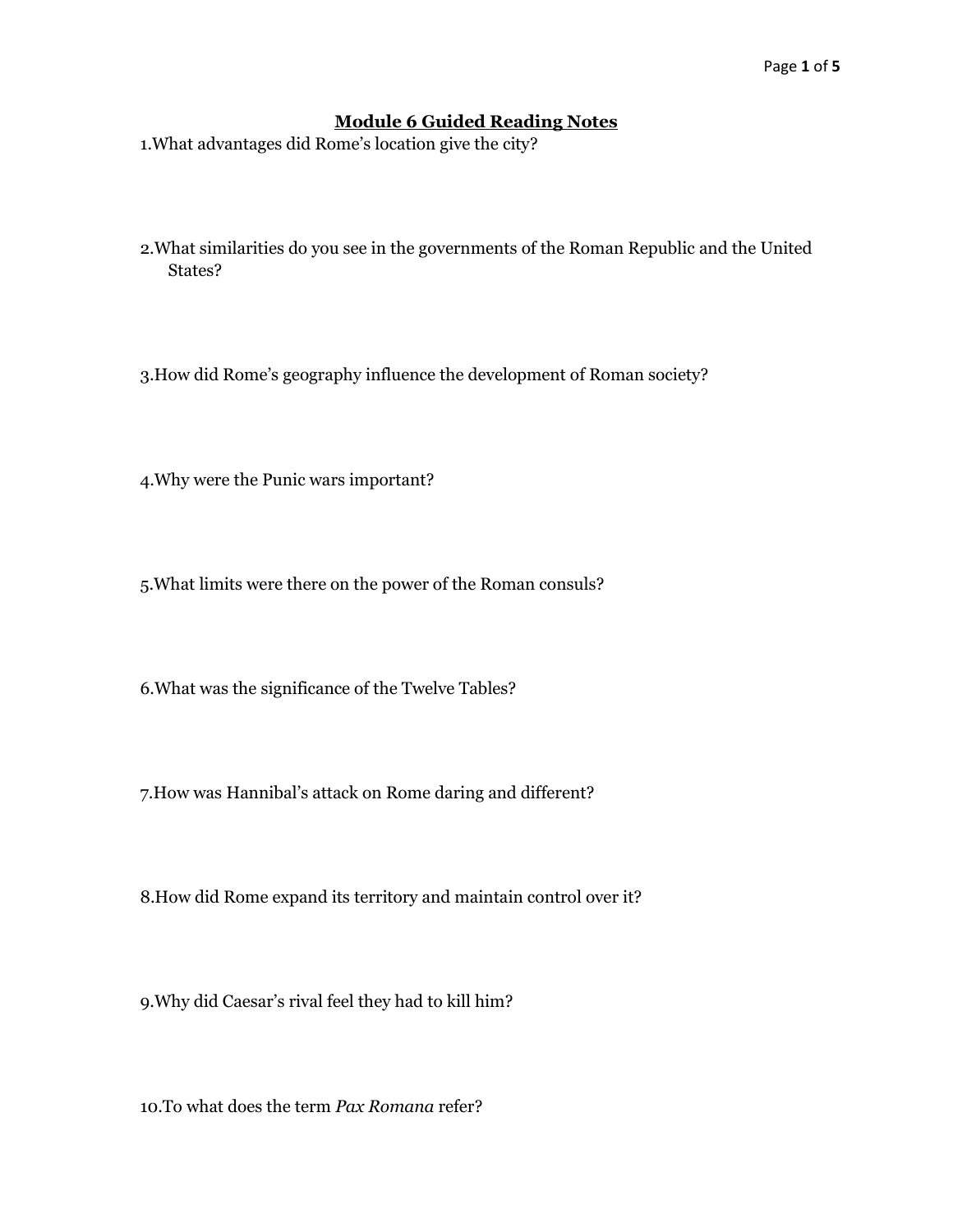11.What factors contributed to the fall of the Roman Republic?

12.In what way did Roman law unify the Roman Empire?

13.What role did Julius Caesar play in the decline of the republic and the rise of the empire?

14.What role did Julius Caesar play in the decline of the republic and the rise of the empire?

15.What aspects of Roman society remained similar from republic to empire?

16.What was the impact of Augustus's government spending on Rome?

17.How was life different for rich and poor citizens in Rome?

18.In what ways was ancient Roman society patriarchal? What rights did Roman women have?

19.What measures did the government take to distract and control the masses in Rome?

20.What types of entertainment were held in the Circus Maximus and the Colosseum? What other types of entertainment were popular in Rome?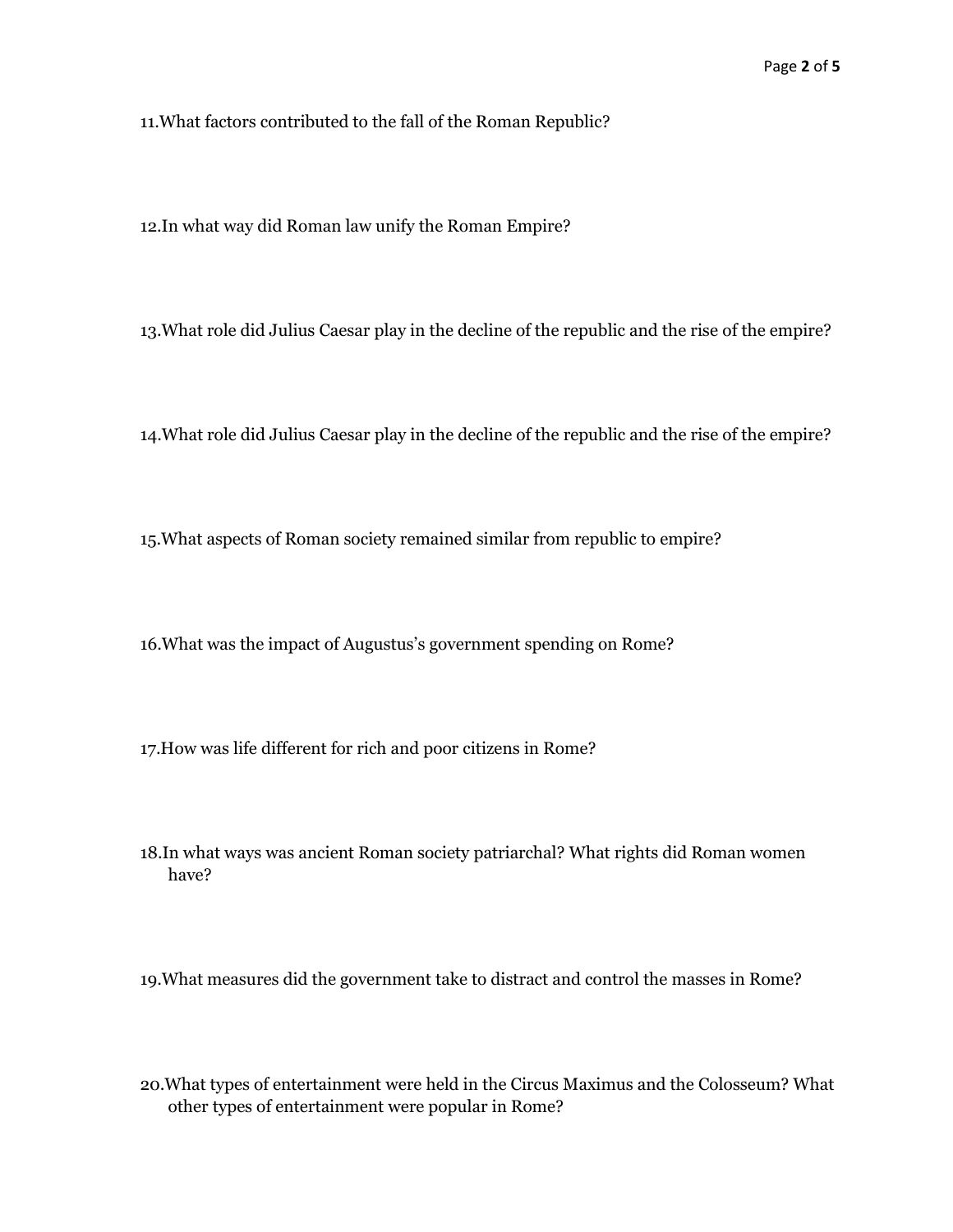21.Why did the followers of Jesus think he was the Messiah?

- 22.How does the passage on page 217 support Jesus' emphasis on humility, mercy, and charity?
- 23.What helped to spread Christianity through the Roman world?
- 24.Why were the citizens of the Roman Empire so drawn to Christianity?
- 25.What did Jesus emphasize in his early teachings?
- 26.Why did early Christians face persecution from the Romans?
- 27.What was the importance of the Nicene Creed?
- 28.Why do you think Roman leaders strongly opposed the rise of the new religion among their subjects?
- 29.What problems did Rome face in the late 200's?
- 30.Why did Constantine choose the location of Byzantium for his new capital?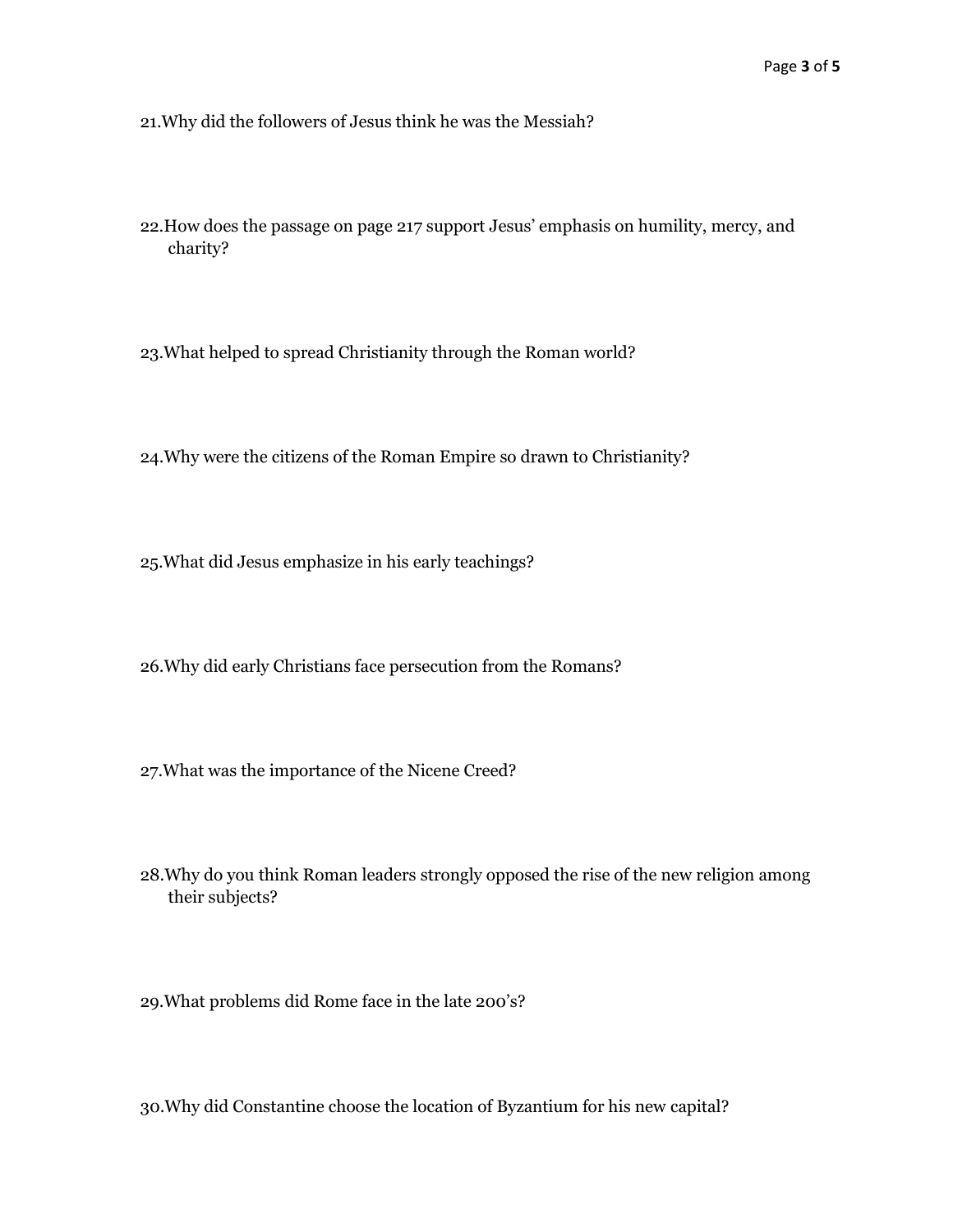31.Which contributing factors—political, social, economic, or military—were the most significant in the fall of the Western Roman Empire? Identify and explain examples.

32.How did Diocletian succeed in preserving the empire?

33.What happened when taxes were raised during the third century AD? What happened when taxes were raised under Diocletian?

34.Why did so many Germanic tribes begin invading the Roman Empire?

35.Why do you think the eastern half of the empire survived? Identify and explain examples.

36.How did Greece influence Roman learning and literature?

37.What is Greco-Roman culture?

38.In what ways did Roman art differ from Greek art?

39.What influence did Latin have on the development of Western languages?